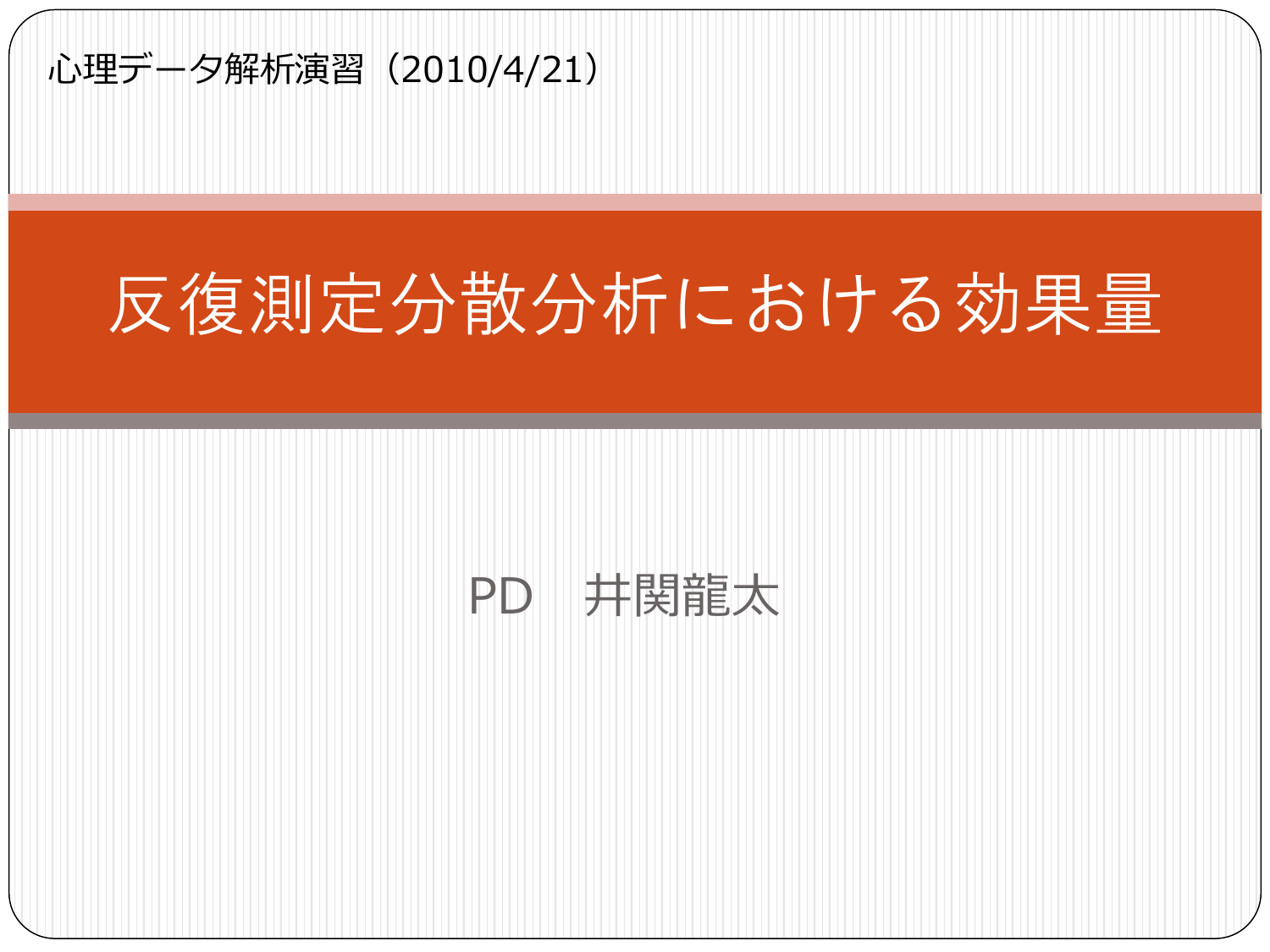

#### 効果量といえば・・・

- 検定の効果の大きさを表す概念・指標
- 最近の論文では,記載することが推奨され ている
- 分散分析の効果量
	- 最も一般的に効果量が求められる分析
	- いろんな指標があって,どれを選べばよい のかわかりにくい

→新しい分散分析の効果量について紹介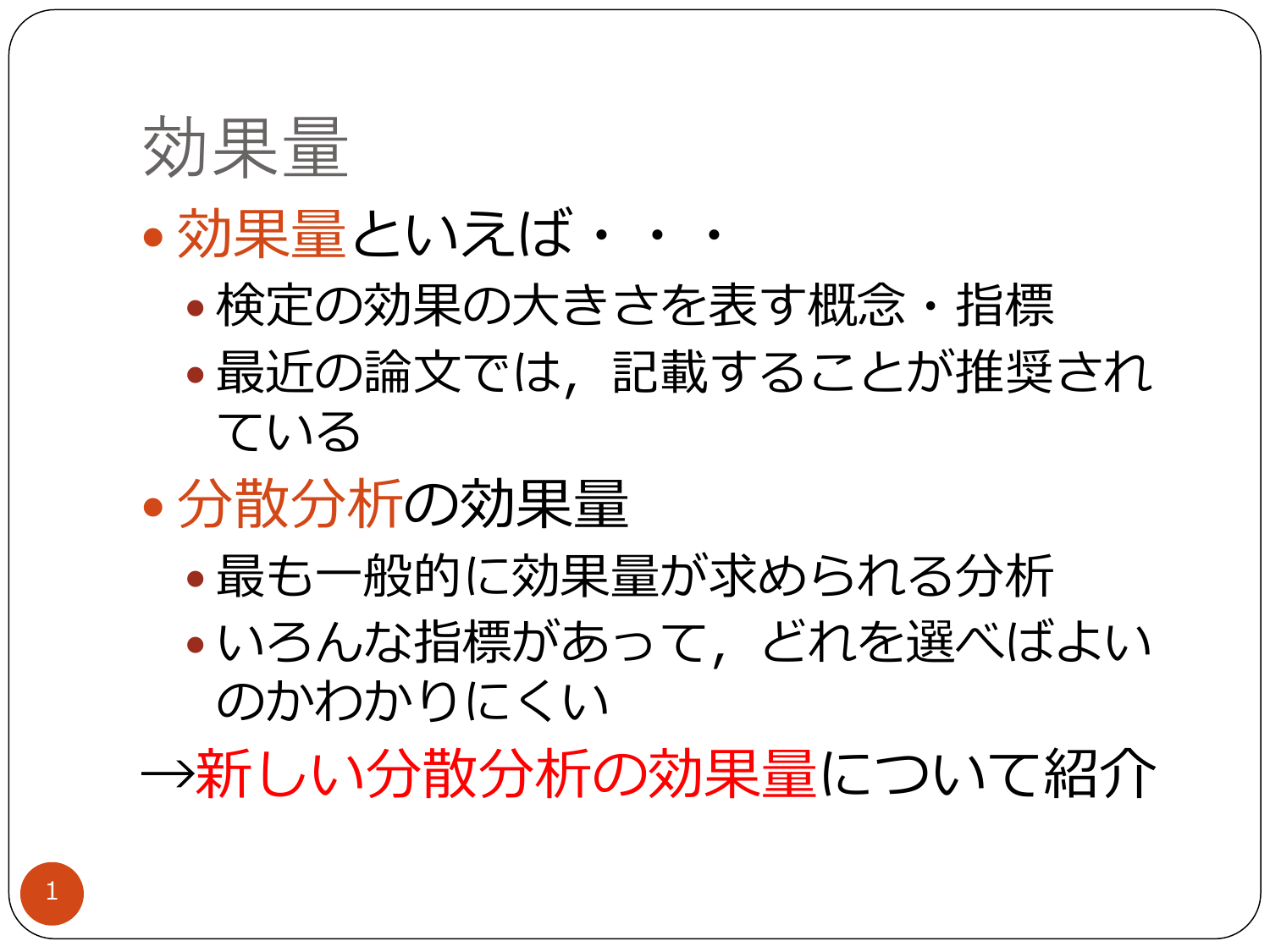$$
\eta^2 \angle \omega^2
$$
 - 分数分術の効果量の基本的な指機:

$$
\eta^2 = \frac{SS_{Effect}}{SS_{Total}}
$$
 (分数説明率)

$$
\omega^2 = \frac{SS_{Effect} - df_{Effect} \times MS_{Error}}{SS_{Total} + MS_{Error}} (5.5 \times 10^{24} \text{ J/kg})
$$

ここで, • SS=平方和, MS=平均平方 Effect=効果量を知りたい効果,Error=対 応する誤差項,Total=すべての効果の総計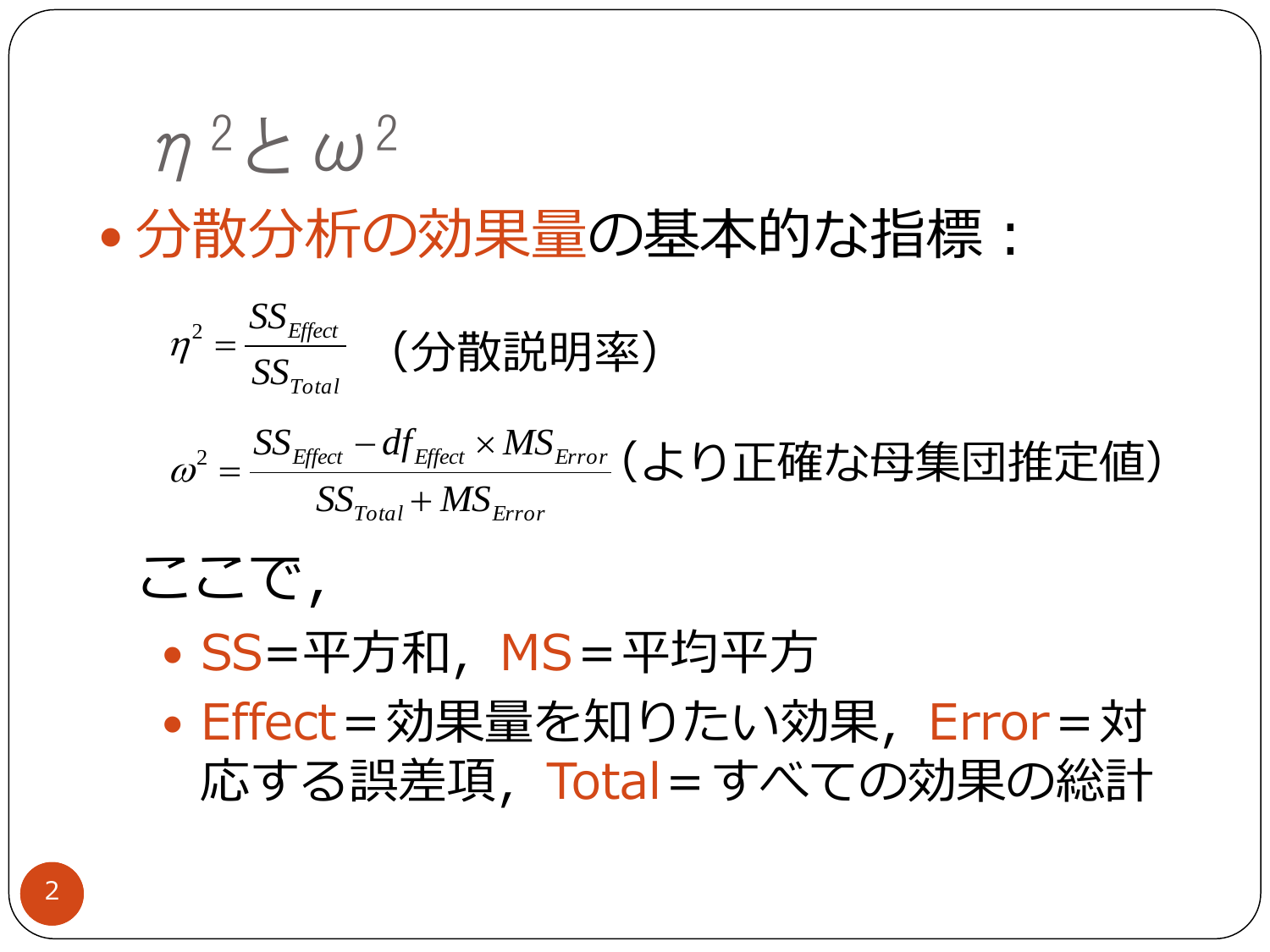# 偏 $n^2$ と偏 $\omega^2$  他の独立変数の個数やそれらの有意性に よる影響を除いた指標

$$
\eta_p^2 = \frac{SS_{Effect}}{SS_{Effect} + SS_{Error}}
$$

$$
\omega_p^2 = \frac{SS_{Effect} - df_{Effect} \times MS_{Error}}{SS_{Effect} + (N - df_{Effect}) \times MS_{Error}}
$$



 被験者内と被験者間の要因を比べるとき, 被験者内要因の効果量を不当に高く推定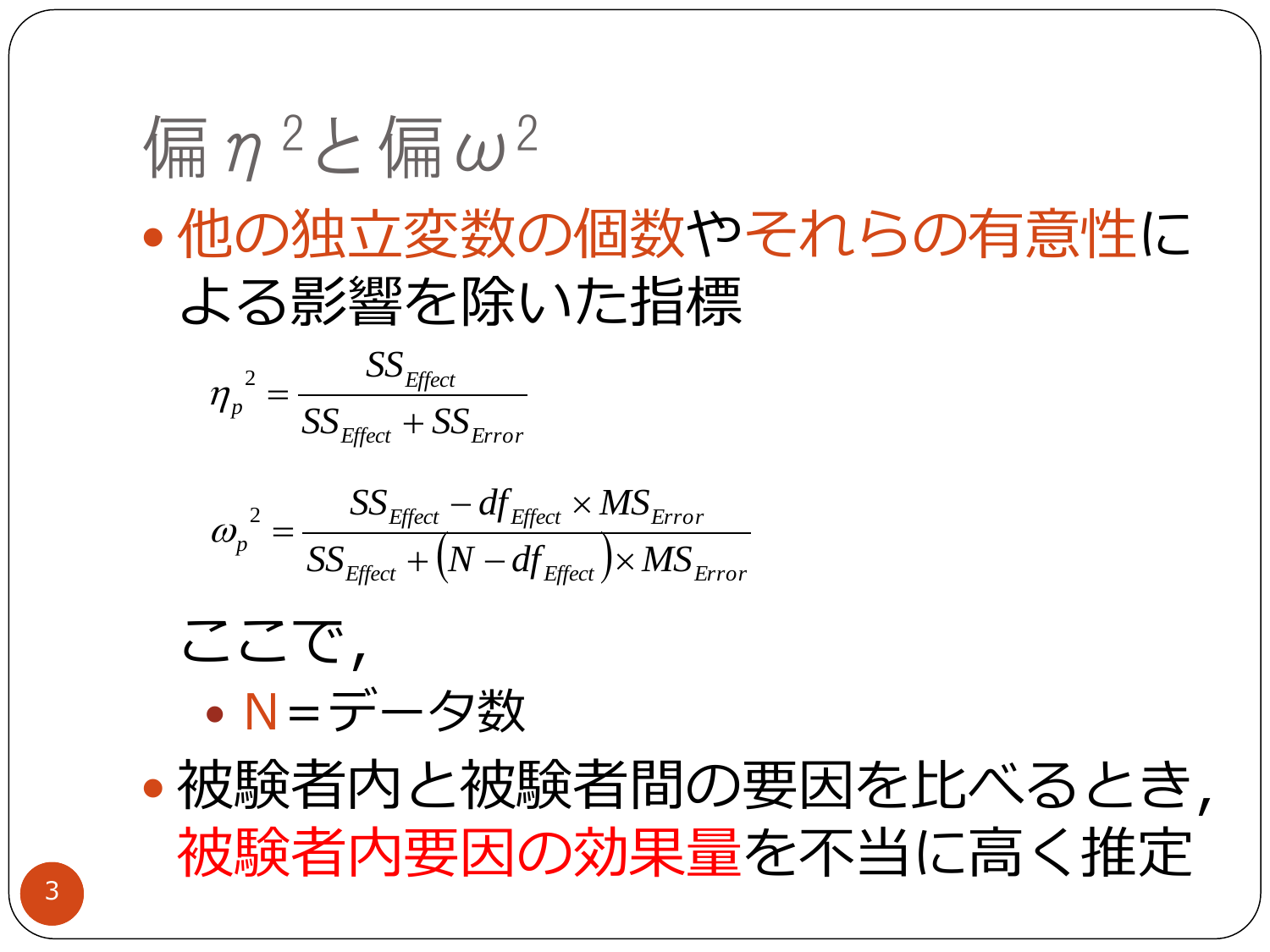4  $-\frac{1}{2}$  化 $n^2$ と一般化 $\omega^2$  特定の効果に関わるすべての個人差による 変動を考慮した指標(Olejnik & Algina, 2003) δ=Effectが測定要因なら0,そうでないとき (大1 K=分析に含まれるすべての誤差項の数 • Meas=分析に含まれるすべての測定要因 s/Cells=分析に含まれるすべての誤差項を合 成したもの  $=$ *Meas K*  $E$ ffect  $\left\{ \Box \right\}$ <sup> $\cup$ </sup>Meas  $\left\{ \Box \right\}$  $\cup$ K *Effect*  $G = \frac{1}{\delta \times SS}$ <sub>*Effect*</sub> +  $\sum SS$ <sub>*Meas</sub>* +  $\sum SS$ </sub> *SS*  $\delta$  $\eta$ 2  $\left(SS_{Effect}-df_{Effect}\times MS_{Error}\right) + \sum\limits_{SSMeas}-df_{Meas}\times MS_{Meas}\right) + N\times MS_{s/Cells}$ *Meas*  $E$ *ffect*  $\sim$  *W*  $E$ *ffect*  $\sim$  *W*  $\sim$  *Error*  $/$   $\sim$   $\sim$  *L*  $\sim$  *W Meas*  $\sim$  *W Meas*  $\sim$  *W Meas*  $\sim$  *W*  $\sim$  *Meas*  $\sim$  *Meas*  $\sim$  *Meas*  $\sim$  *Meas*  $\sim$  *Meas*  $\sim$  *Meas*  $\sim$  *Meas*  $\sim$  *Mea*  $\overline{SS}_{Effect}-df_{Effect}\times MS_{Error}$  $dG = \delta \times (SS_{Effect} - df_{Effect} \times MS_{Error}) + \sum (SS_{Meas} - df_{Meas} \times MS_{Meas}) + N \times MS_{soft}$ 2  $\times (SS_{Effect}-df_{Effect} \times MS_{Error}) + \sum (SS_{Meas}-df_{Meas} \times MS_{Meas}) + N \times$  $=$  $\omega_G = \frac{1}{\delta \times (SS_{Effect} - df_{Effect} \times MS_{Error}) + \sum_{error}}$  $\overline{\sum}$  $=$  $\sum$ *K K*  $s$  *Cells*  $\bar{f}$   $\sum df$ *SS*  $\overline{\mathit{MS}}_{s/}$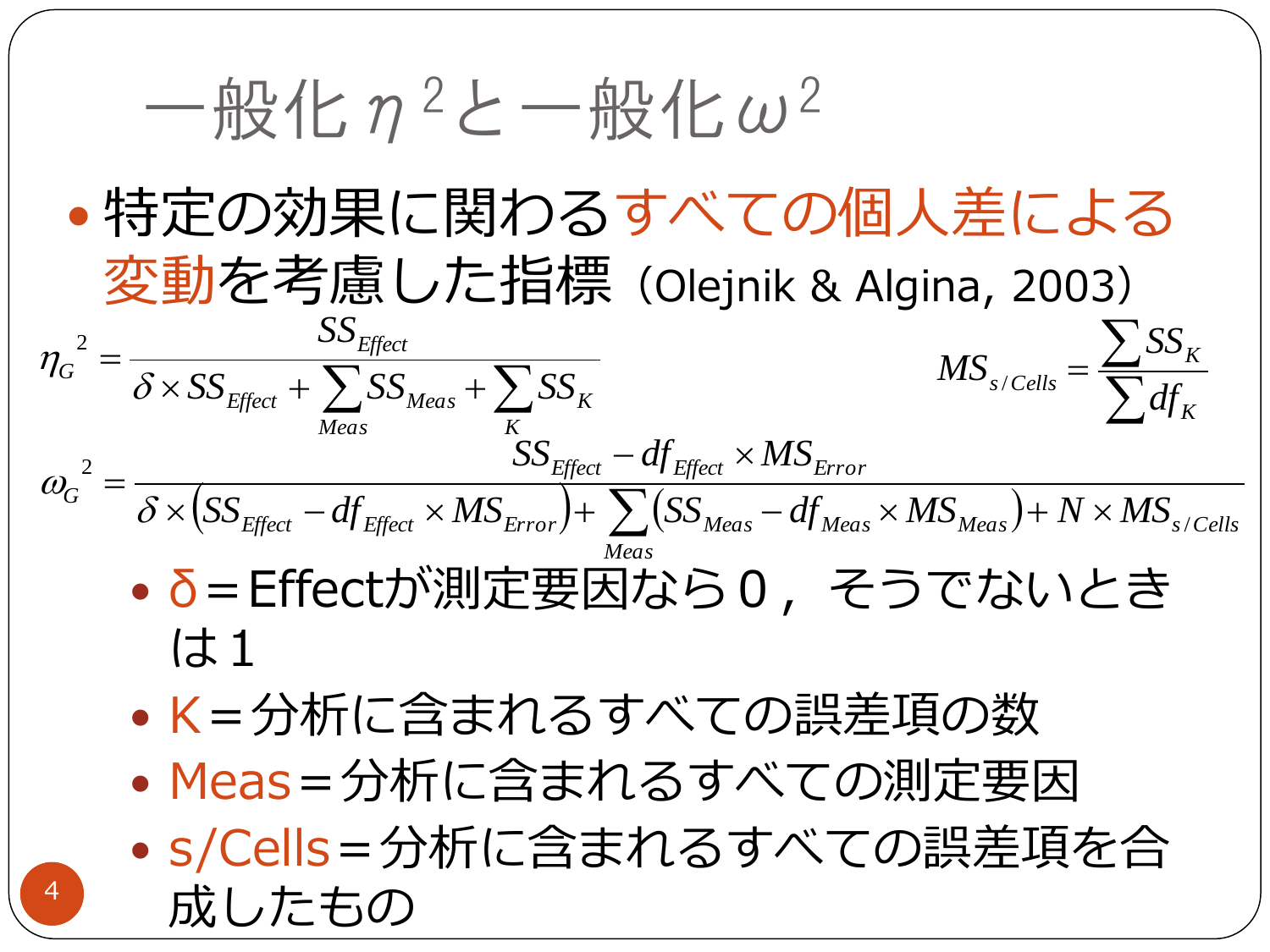被験者内計画における  
\n編効果量と一般化効果量の達い  
\n• 1要因の場合  
\n• 
$$
\eta_{\rho}^2 = \frac{SS_A}{SS_A + SS_{\rm xA}} = \frac{83.1250}{83.1250 + 153.3750} = .3515
$$
  
\n•  $\eta_{G}^2 = \frac{SS_A}{SS_A + SS_{\rm xA}} = \frac{83.1250}{83.1250 + 17.375 + 153.3750} = .3274$   
\n• 2要因の場合  
\n•  $\eta_{\rho}^2 = \frac{SS_A}{SS_A + SS_{\rm xA}}$   
\n•  $\eta_{G}^2 = \frac{SS_A}{SS_A + SS_{\rm xA} + SS_{\rm xA} + OS_{\rm xA} + OS_{\rm xA} + OS_{\rm xA} + OS_{\rm xA} + OS_{\rm xA} + OS_{\rm xA} + OS_{\rm xA} + OS_{\rm xA} + OS_{\rm xA} + OS_{\rm xA} + OS_{\rm xA} + OS_{\rm xA} + OS_{\rm xA} + OS_{\rm xA} + OS_{\rm xA}$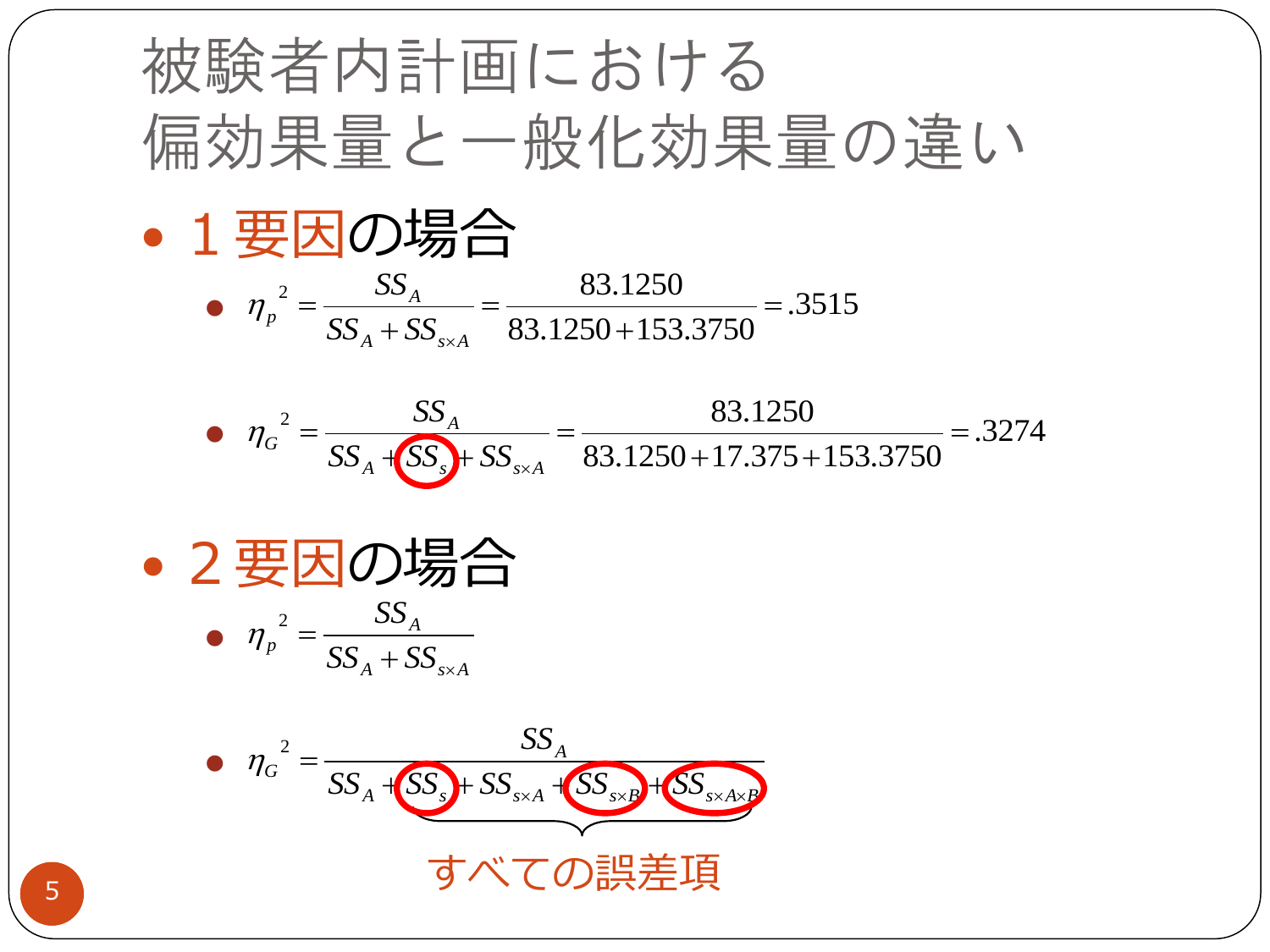# 被験者内計画における違いの まとめ



 効果量を知ろうとしている効果の誤差項の み使用

#### 一般化効果量

 特定の効果だけでなく,デザイン中に含ま れるすべての誤差項を使用

→被験者内計画と被験者間計画の効果の 大きさを適切に比較・評価 (一般に,被験者内計画では, 偏効果量>一般化効果量)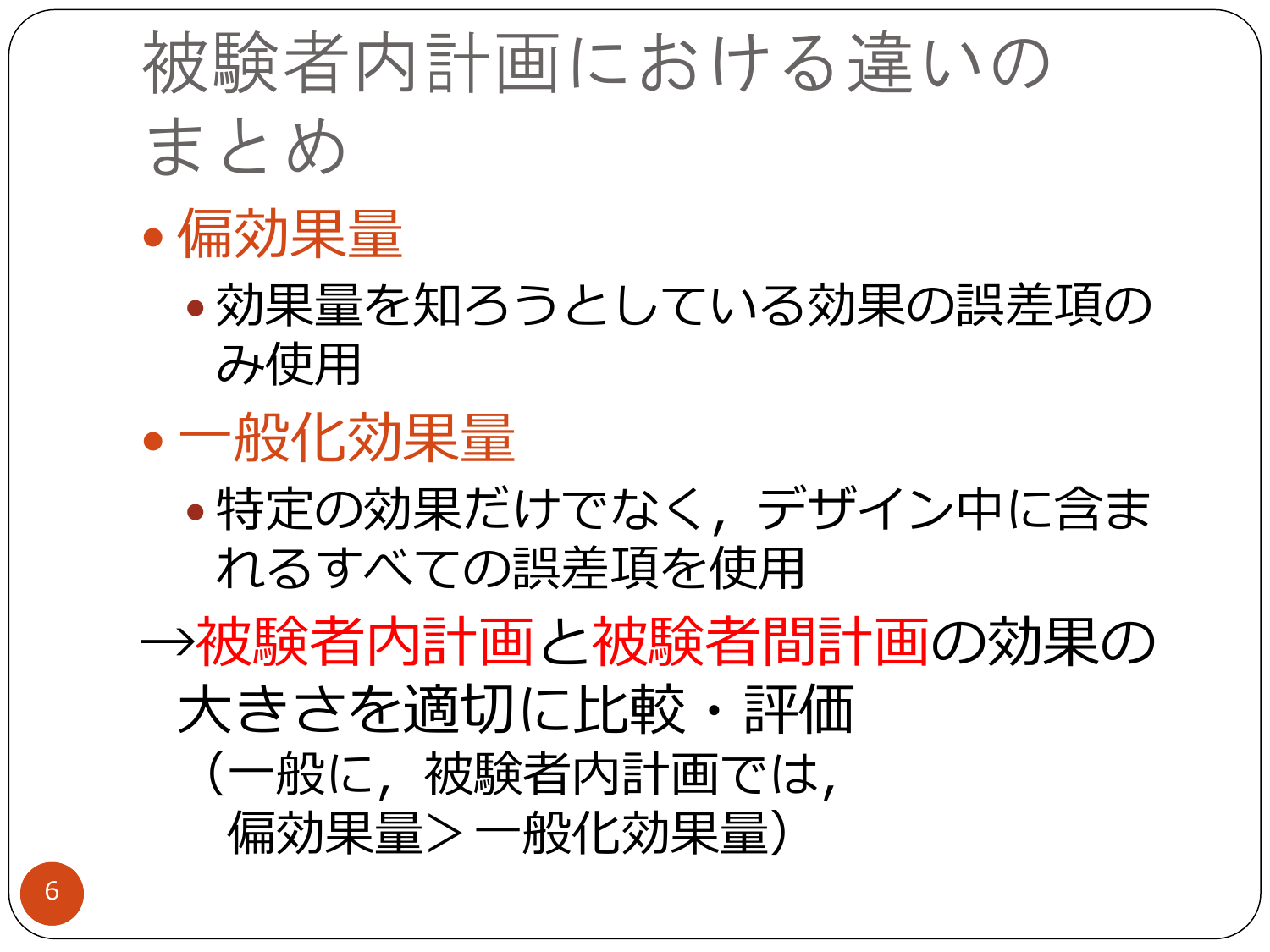### 操作要因と測定要因

 データにおける分散のソース =操作した要因による変動+個人差 =操作した要因による変動+(測定した要 因による変動+その他の変動) ● 操作要因 (manipulated factor): 研究におい て実験者が操作した変数(条件) •測定要因 (measured factor):参加者の特性 を測定したもの(ジェンダー,記憶容量など) 測定要因との交互作用はすべて測定要因と見なす 被験者内要因は,定義から,すべて操作要因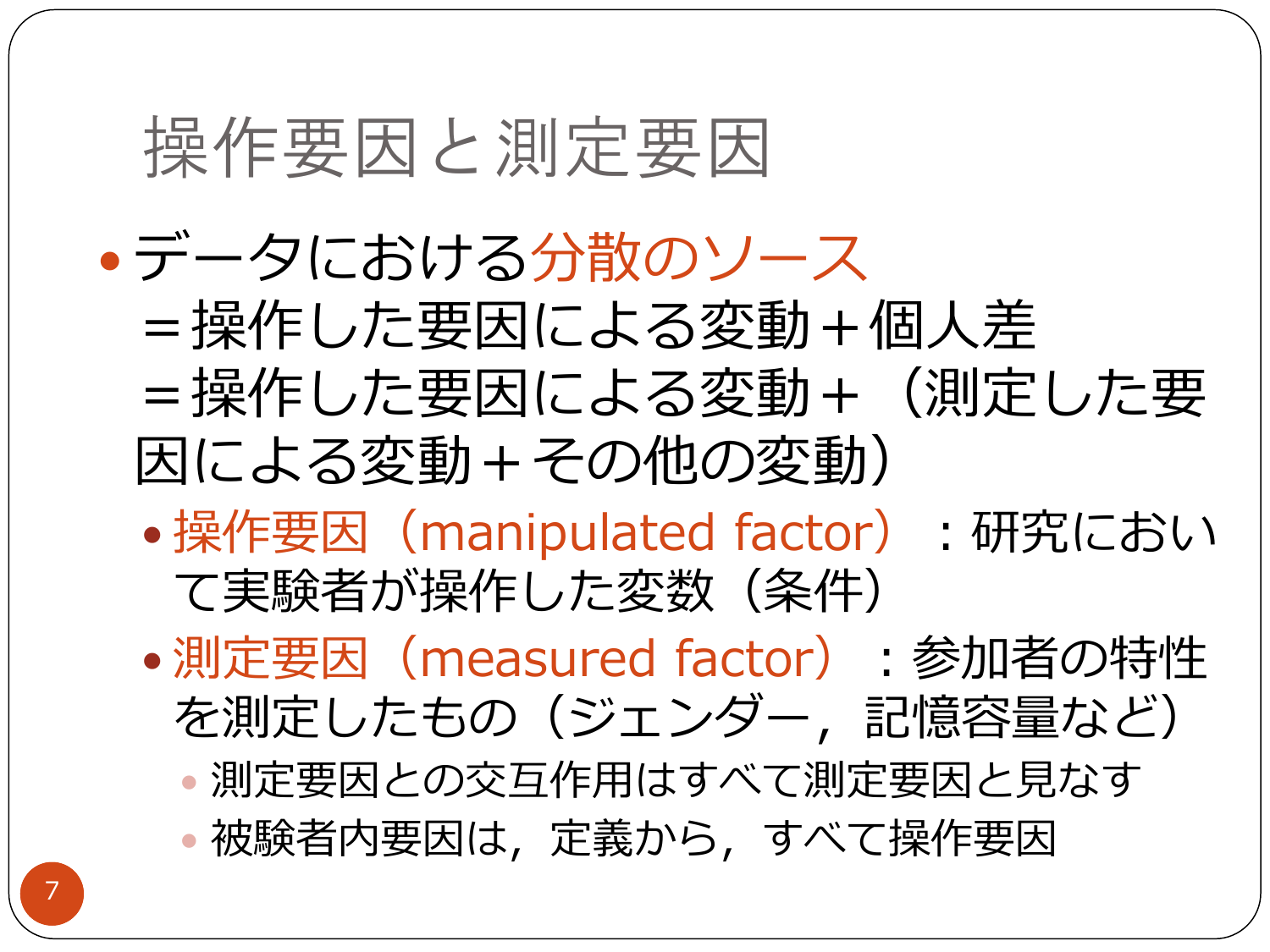

A=操作要因の場合

$$
\eta_G^2 = \frac{SS_A}{1 \times SS_A + 0 + SS_{Error}}
$$
  
= 
$$
\frac{3.125}{1 \times 3.125 + 0 + (7.25 + 4.75)}
$$
  
= .2066

A=測定要因の場合

$$
\eta_G^2 = \frac{SS_A}{0 \times SS_A + (SS_A + SS_{A \times B} + SS_{A \times C} + SS_{A \times B \times C}) + (SS_{s \times A \times B} + SS_{s \times A \times B \times C})}
$$
  
= 
$$
\frac{3.125}{0 \times 3.125 + (3.125 + 2 + 19.375 + 3) + (7.25 + 4.75)}
$$
  
= .0791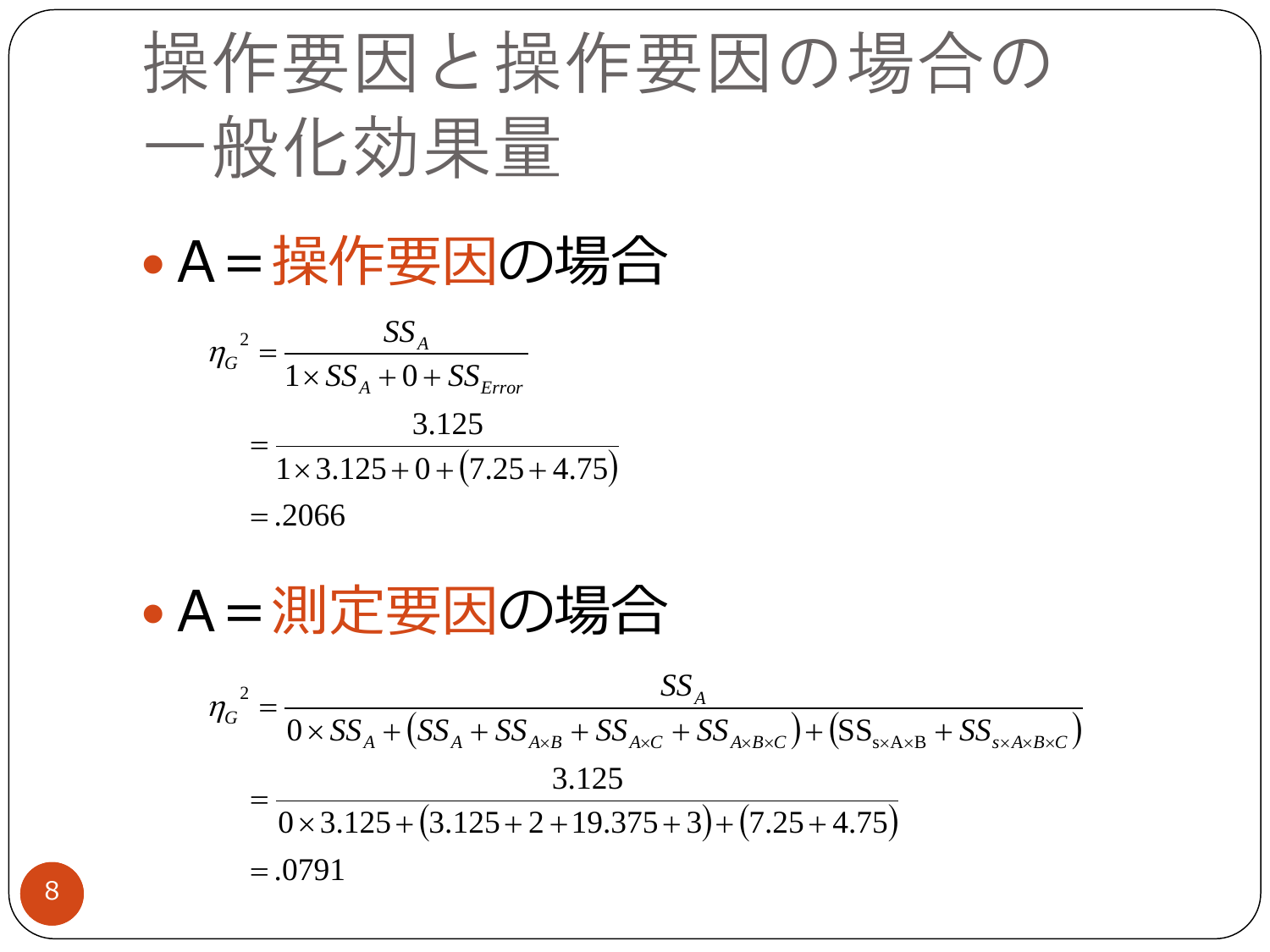### 操作要因と測定要因のまとめ

- 測定要因・・・一般化効果量の分母を大
	- きくする →一般化効果量の値を小さくする (誤差に近い扱い?)
- 一般化効果量を手軽に計算するには…
	- ANOVA君の次期バージョン(4.2.0)にオ プションとして搭載予定

[http://www11.atpages.jp/~riseki/pukiwikiplus](http://www11.atpages.jp/~riseki/pukiwikiplus/index.php?ANOVA%B7%AF) [/index.php?ANOVA%B7%AF](http://www11.atpages.jp/~riseki/pukiwikiplus/index.php?ANOVA%B7%AF)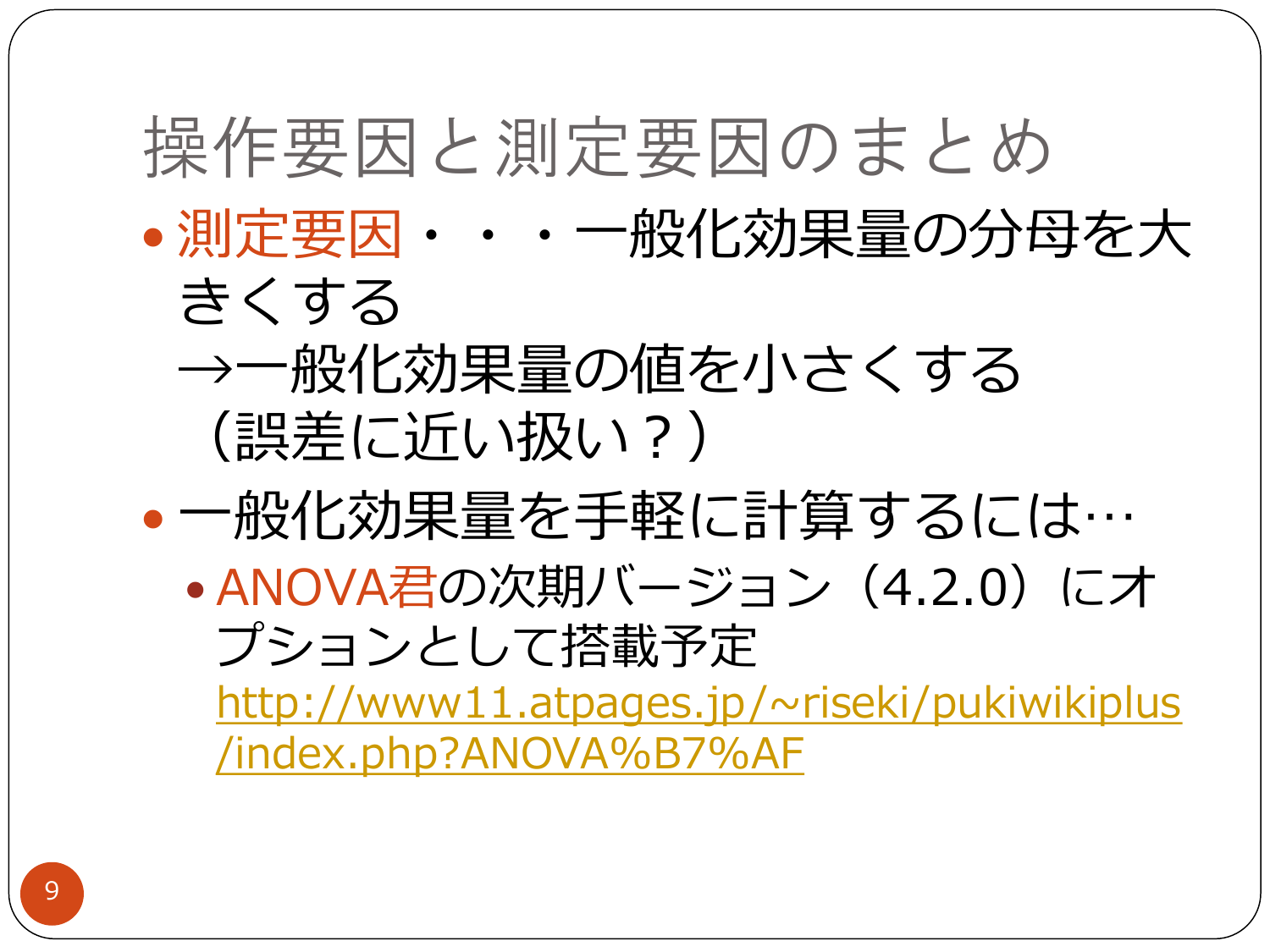### 使用上の注意

- 母集団の性質が異なる効果を適切に比較で きるわけではない
	- 3~7歳児と8~11歳児の比較など (Bakeman, 2005)
- 釣り合い型計画を前提とした指標
	- 非釣り合い型計画には使用できない(通常の η<sup>2</sup>, ω<sup>2</sup>も同じ)
	- •ただし、Yatesの非加重平均分析を用いる方法 がある(Olejnik & Algina, 2003)
- n<sub>G</sub><sup>2</sup>を報告した論文: Soldan et al. (2009)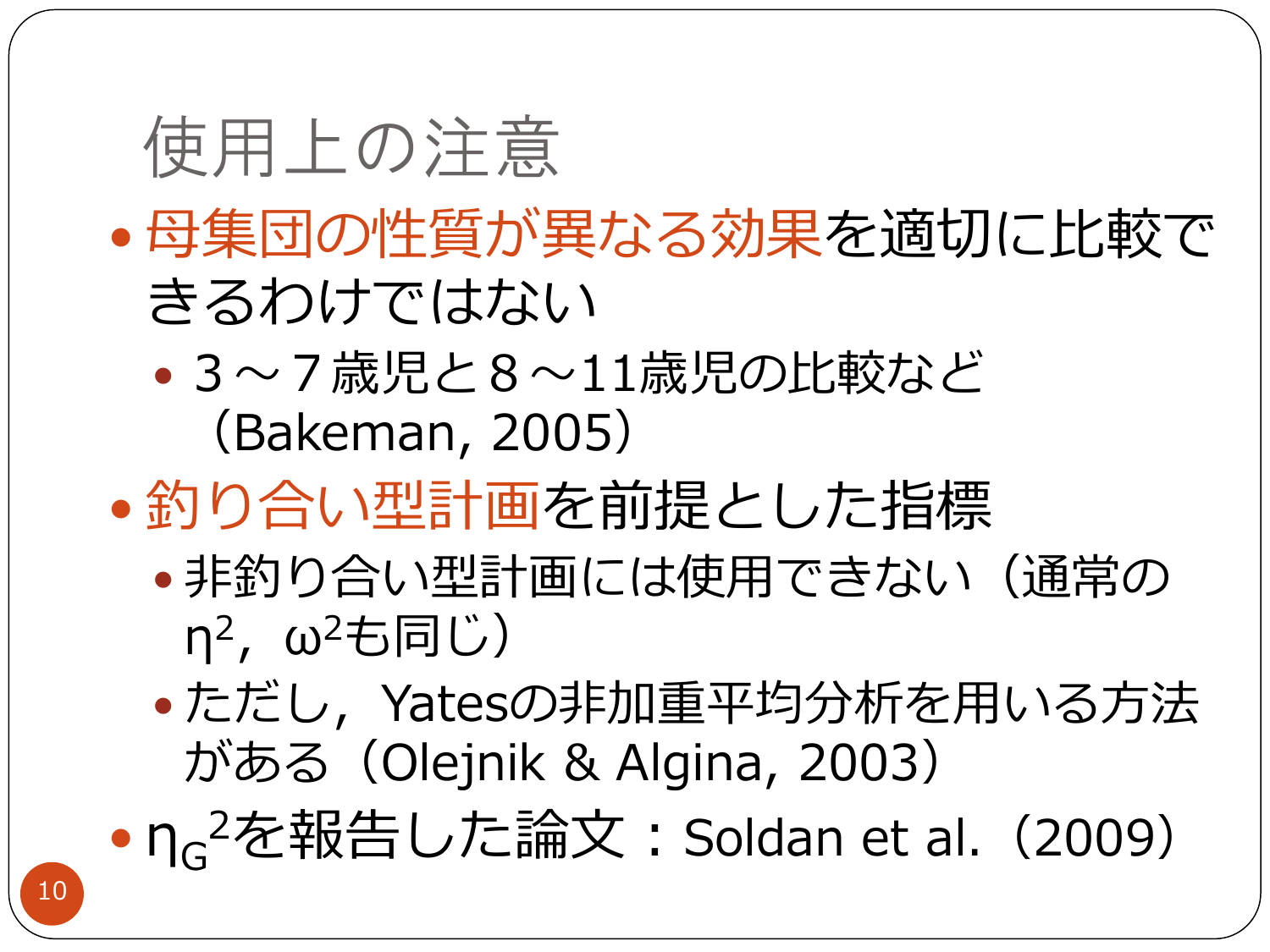

- Bakeman, R. (2005). Recommended effect size statistics for repeated measures designs. Behavior Research Methods, 37, 379-384.
- Field, A. (2009). Discovering statistics using SPSS (3rd edition). Los Angeles: Sage Publications.
- Kirk, R. E. (1995). Experimental design: Procedures for the behavioral sciences (3rd edition). Brooks/Code Publishing Company.
- Olejnik, S., & Algina, J. (2003). Generalized eta and omega squared statistics: Measures of effect size for some common research designs. Psychological Methods, 8, 434- 447.
- Soldan, A., Hilton, H. J., Cooper, L. A., & Stern, Y. (2009). Priming of familiar and unfamiliar visual objects over delays in young and older adults. Psychology & Aging, 24, 93-104.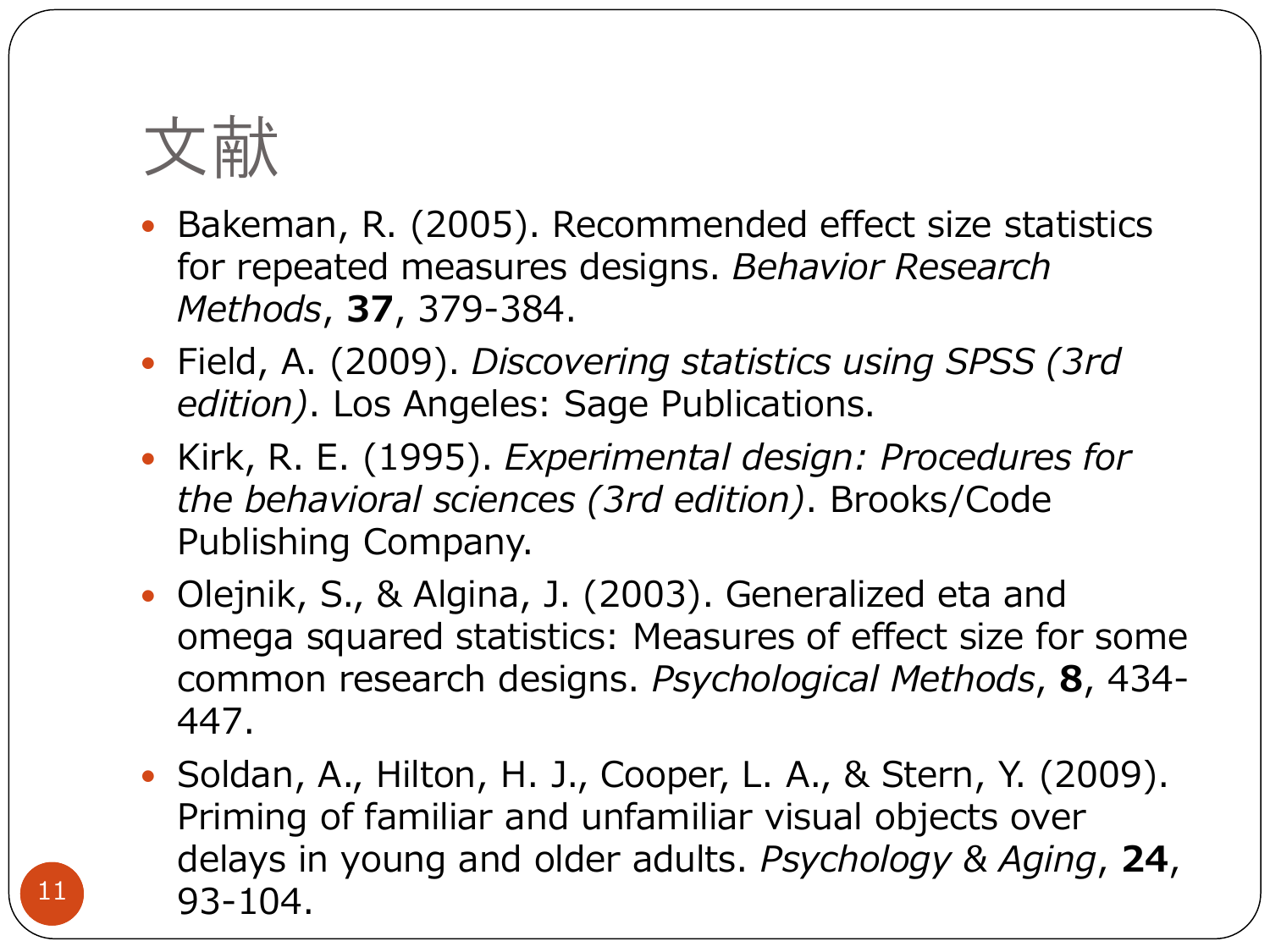## 被験者内計画の分散分析表 (1)

### • 1 要因4水準の計画の例(N=8; Field, 2009, p. 464, Table 13.2)

| Source SS                    |                     | df      | <b>MS</b>                                                       | F-ratio | p-value         |
|------------------------------|---------------------|---------|-----------------------------------------------------------------|---------|-----------------|
| S                            | 17.3750             | 7       | 2.4821                                                          |         |                 |
| $\overline{A}$<br><b>SXA</b> | 83.1250<br>153.3750 | 3<br>21 | 27.7083<br>7.3036                                               |         | 3.7938 0.0256 * |
| Total                        | 253.8750            |         | 31 +p < .10, ${}^*p$ < .05, ${}^*{}^p$ < .01, ${}^*{}^*p$ < .00 |         |                 |

 $\mathbf{1}$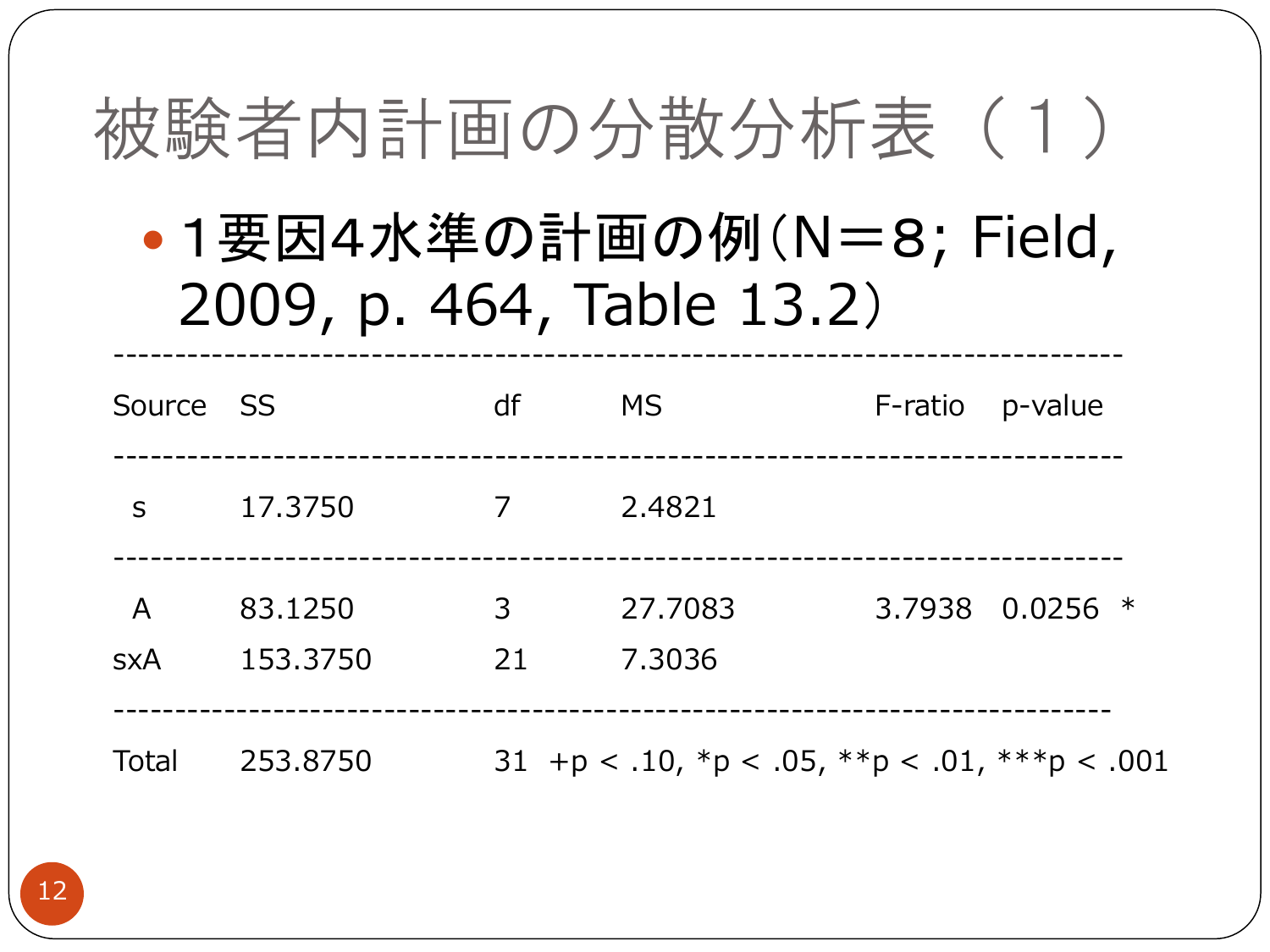

| Source                     | <b>SS</b>         | df                   | MS.              | F-ratio | p-value                                                          |
|----------------------------|-------------------|----------------------|------------------|---------|------------------------------------------------------------------|
| $\mathsf{S}$               | 3.1217            | 19                   | 0.1643           |         |                                                                  |
| $\mathsf{A}$<br><b>SXA</b> | 0.1409<br>4.3455  | $\overline{2}$<br>38 | 0.0705<br>0.1144 | 0.6162  | $0.5453$ ns                                                      |
| B<br><b>sxB</b>            | 0.3497<br>7.3949  | 2<br>38              | 0.1748<br>0.1946 | 0.8984  | $0.4157$ ns                                                      |
| AxB<br><b>SXAXB</b>        | 1.1643<br>13.0201 | 4<br>76              | 0.2911<br>0.1713 | 1.6990  | 0.1590 ns                                                        |
| <b>Total</b>               | 29,5372           |                      |                  |         | 179 + $p < .10$ , * $p < .05$ , * * $p < .01$ , * * * $p < .001$ |